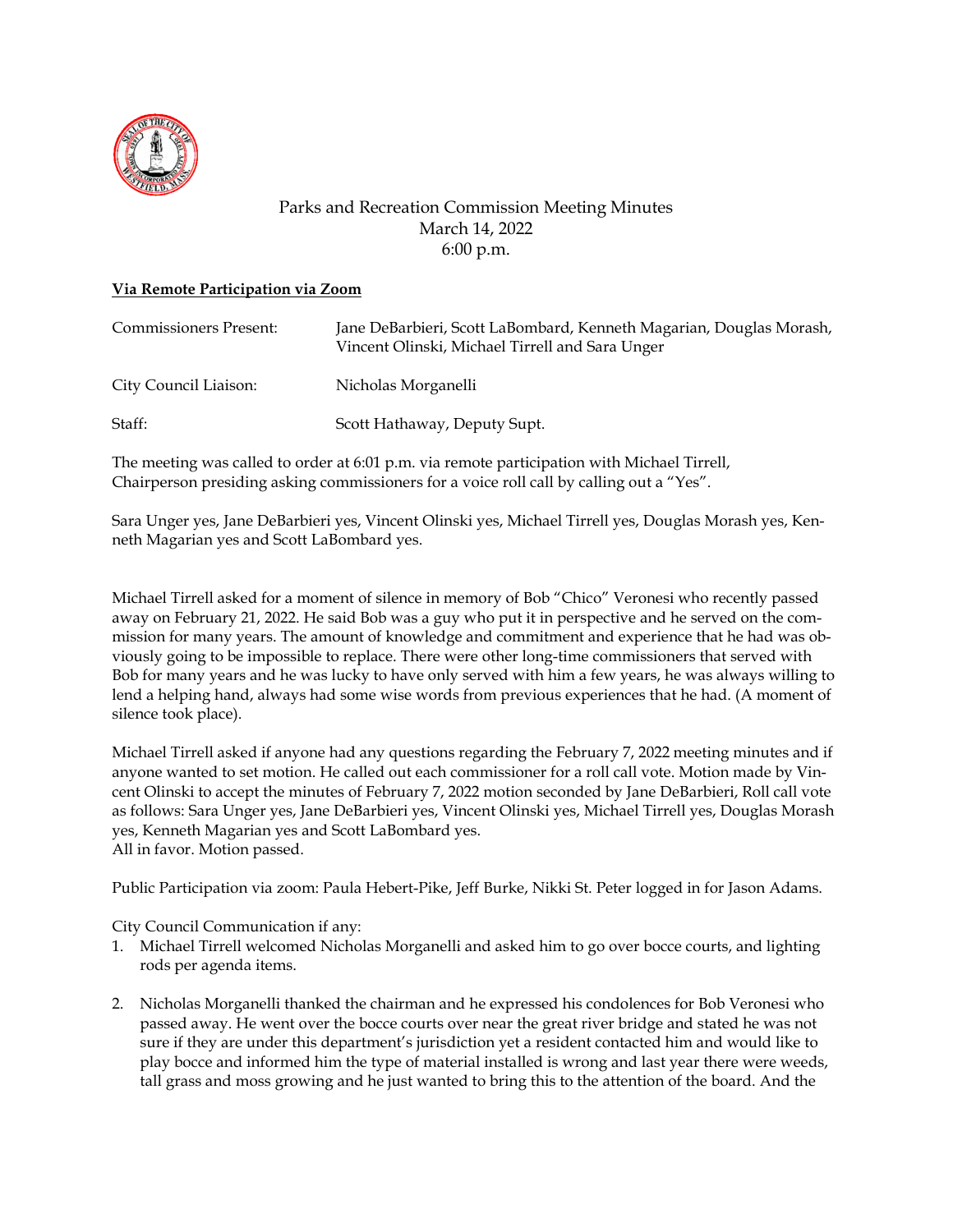second item across from that is the fire pits that have been vandalized for more than a year now and nothing has been done to repair them and there were also small pieces of glass on the ground as well.

- 1. Michael Tirrell responded that it is city property but not sure if it is officially under the parks and recreation dept. and asked Scott Hathaway if he could answer him.
- 2. Scott Hathaway said they have been trying to keep up with all of the vandalism and those items were installed by Mark Cressotti in the Engineering dept. budget. Those areas are not officially under the park and recreation dept. until the rail trail is completed. He said at the bocce courts the timbers are now rotting away and will have to be replaced as well. The fire pits were fixed and then vandalized and they can't keep up with all the vandalism that is happening all the time in that area. He said Fran Cain, Acting Director is aware of the problem. He explained the fire pits were installed by Engineering Dept. as well and he put in half sand and half clay and that material is not correct.
- 3. Michael Tirrell explained that last month they had a meeting on all the areas and a subcommittee is trying to get feedback from folks that use our facilities, he will add the fire pits and bocce courts to his list and bring it up in a meeting in a few weeks and explained we are trying to prioritize our items.
- 4. Nicholas Morganelli brought up the lighting strike at Papermill ballfields that destroyed the electrical box and asked if the dept. has plans to install lighting rods that would direct the strike to the ground. He went over the details of how lighting rods work. He said that all of the areas should have them to protect our assets and he went over Bullen's field is another area. He also said that he voiced his concern to Mayor McCabe about budget time and the need to hire more people to do the maintenance in the parks because the staff have decreased drastically over the years. His concern was we have all these beautiful parks but we don't have the man power to repair or maintain the areas. He just wanted to bring this to the commission's attention that he mentioned all this to the Mayor.

Business or Items for Discussion:

- 5. Michael Tirrell explained that Sonia Pease will attend the April meeting regarding the bench request as soon as Scott Hathaway, himself and Sonia can meet and decide on the bench location at Women's Temperance Park.
- 6. Michael Tirrell brought up Jason Adams renewal permit request for Girls Lacrosse at Boardman field March 10 – June 12 times M-F 5:30 p.m. -7:30 p.m. and Sat. and Sun. 9:00 a.m.-11:30 a.m. and asked him to go over it.
- 7. Nikki St. Peter, VP of Girls Lacrosse said she is here on behalf of Jason Adams. She explained this is a renewal permit like all the other years and went over dates and times.
- 8. Scott Hathaway informed her that they want to keep people off the fields if they are wet and muddy to let the grass grow.
- 9. Sara Unger responded with a reminder to have no vehicles parked on the Boardman fields she knows there were issues in the past, and a reminder to park behind the school near the tennis courts and walk over.

Michael Tirrell asked if anyone had any questions for Nikki St. Peter, Girls Lacrosse and if anyone wanted to set motion. He called out each commissioner for a roll call vote. Motion made by Sara Unger to accept the permit as presented motion seconded by Jane DeBarbieri, Roll call vote as follows: Sara Unger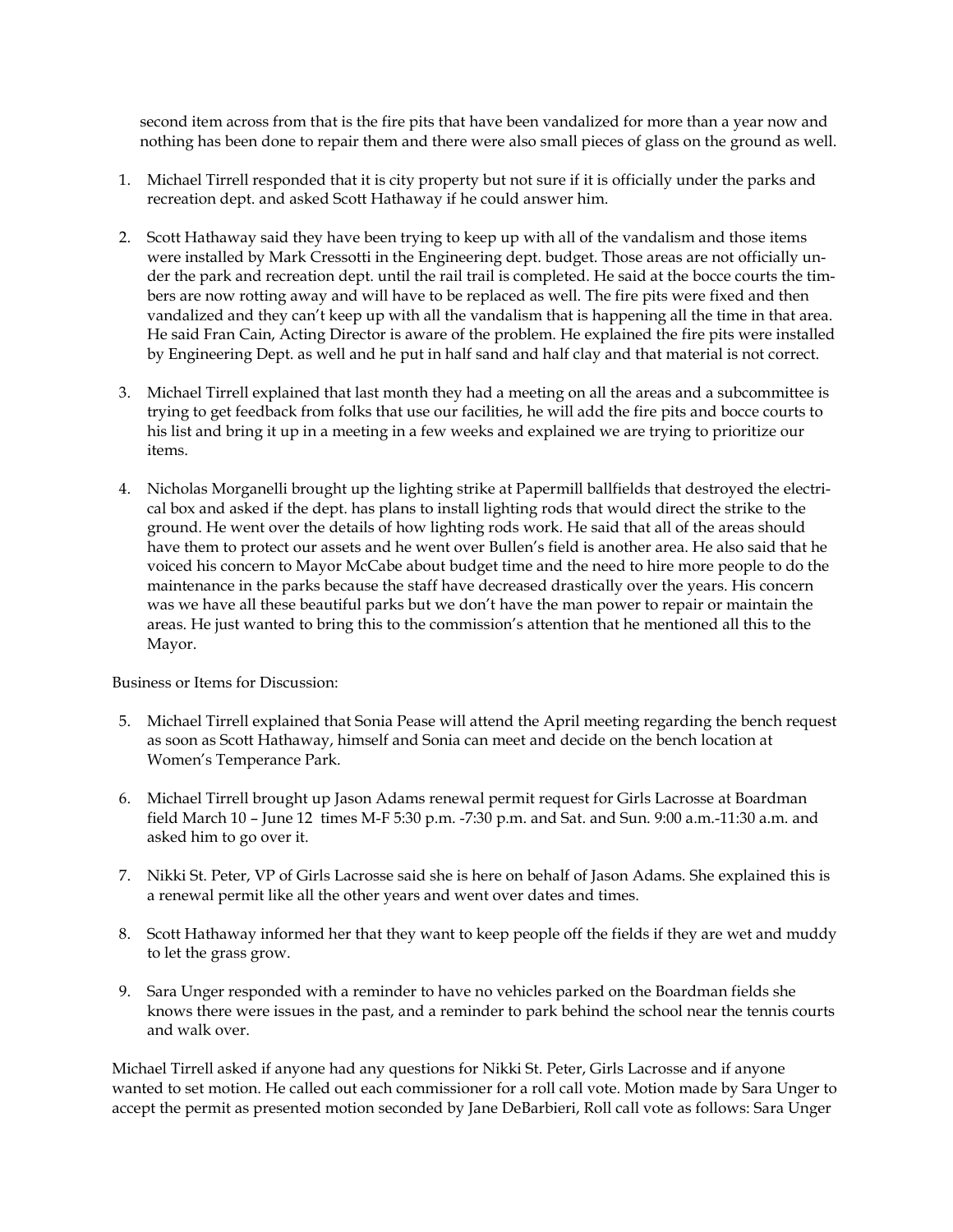yes, Jane DeBarbieri yes, Vincent Olinski yes, Michael Tirrell yes, Douglas Morash yes, Kenneth Magarian yes and Scott LaBombard yes. All in favor. Motion passed.

- 10. Michael Tirrell welcomed Paula Hebert-Pike to discuss renewal permits for Municipal playground Tues-Friday mornings April 12, April 29, May 10, May 27, and June 7 time 9:30 a.m.-1:00 p.m. and asked her to go over them.
- 11. Paula Hebert-Pike explained these are the same playgroups we have had in the past and we want to extend the dates at the Municipal Playground. She went over the winter schedule a few were canceled due to the inclement weather. She said currently we have an average of twelve children each time and parents have been really receptive to the program.

Michael Tirrell said that is great to hear and asked if anyone had any questions for Paula Hebert- Pike and if anyone wanted to set motion. He called out each commissioner for a roll call vote. Motion made by Scott LaBombard to accept the permit as presented. Motion seconded by Douglas Morash, Roll call vote as follows: Sara Unger yes, Jane DeBarbieri yes, Vincent Olinski yes, Michael Tirrell yes, Douglas Morash yes, Kenneth Magarian yes and Scott LaBombard yes. All in favor. Motion passed.

12. Michael Tirrell brought up Matt Collins three renewal permits for Municipal tennis, Sadie Knox Playground softball, and Boardman field for lacrosse March 21- July 1 M-Fri. 3:00 p.m.-5;30 p.m. and noticed he was not logged in asked if anyone had any questions and due to a renewal he had no problem approving them.

Michael Tirrell asked if anyone had any questions regarding the three permits for Matt Collins and if anyone wanted to set motion. He called out each commissioner for a roll call vote. Motion made Kenneth Magarian to accept the permits as presented motion seconded by Sara Unger, Roll call vote as follows: Sara Unger yes, Jane DeBarbieri yes, Vincent Olinski yes, Michael Tirrell yes, Douglas Morash yes, Kenneth Magarian yes and Scott LaBombard yes. All in favor. Motion passed.

- 13. Michael Tirrell welcomed Jeff Burke on his Skate park efforts to rebuild and create a new skate park. He explained that last week Peter Miller, Community Development Director, Jim Blascak, Jeff Burke, and himself, held a zoom meeting on how we can move the project forward in 2022. The big issue is to see who owns the land this dept. or the School and it was confirmed it is under the park and recreation dept. This is what we need to know before we can apply for certain grants.
- 14. Jeff Burke responded yes that is correct we can get the design and eventually get the construction going for a new skate park. So now we are trying to figure out the exact footprint of that area so we can build a new one. He said another item Peter Miller brought up was the public in support for a new skate park so people campaigned through the Mayor's office last week and we had a lot of people respond to the email to the Mayor that they are in favor of a new skate park. We are sure he will continue to receive additional emails in support of building a new skate park. So for now we are looking at what the next steps are he mentioned he sent Peter Miller the three prominent vendor lists of skate park scales and designs that had a really good reputation and have great portfolios. Peter Miller will look on how we can move forward on behalf of Westfield and come up with a plan for a new skate park built in a couple of years.
- 15. Kenneth Magarian asked if we are looking into the same location and are you looking to utilize anything that is there now.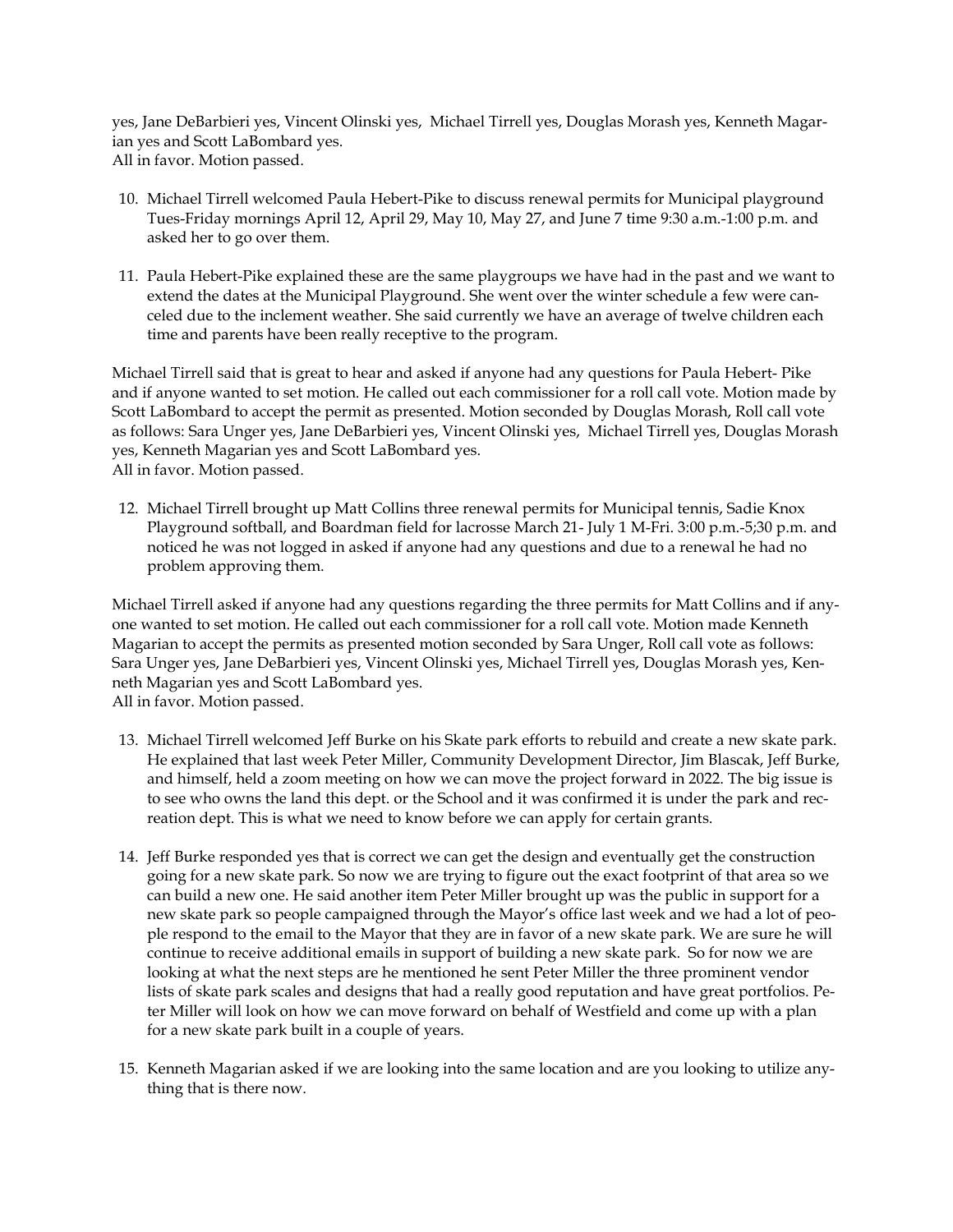- 16. Jeff Burke said that is a good question and the easiest way is to get the skate park built is to utilize an existing location because then we don't have to go through all of the red tape of finding a new location and going through all the zoning and environmental steps, requirement needed to get the skate park built. He explained one it is a great location and two it is next to the Boys and Girls Club and School if anyone wanted to offer after-school programming of skateboard camps because it is in a perfect location.
- 17. Kenneth Magarian asked if we are able to utilize any of the existing material.
- 18. Jeff Burke responded that would be at the end to do eventually it is up to the designer on how they best utilize the footprint. We want to see if the space is effective to recycle the existing concrete and they crack it up and reuse it in the construction and use as much concrete as possible. There are a lot of the designs that are currently there and obsolete and would probably have to be demolished. There is a flat area at the top of the skate park and closest to the parking lot that is used for the skate park parking. So a lot of people reached out to us on how we can incorporate this into the new skate park. Michael Tirrell asked if anyone had any questions.
- 19. Nicholas Morganelli said thank you Mr. Chairman and asked about the price range to build the skate park based on the design companies and actually build it from start to finish.
- 20. Jeff Burke went over his Quincy, MA experience of the skate park and they paid \$ 10,000 for the design and all of the construction \$ 79,000 and they didn't get any grant funding, they paid it out of the city funding in the existing budget. He said in Westfield we would try to go out for the Tony Hawk Foundation that is a foundation that supports the public skate parks market in fracture also the park grant we are probably looking at around a half of million dollars and for a \$ 10,000 square foot lot of land with about \$55 a square foot based on his experience in Quincy for 10,000 square foot skate park was \$ 479,000 for construction.
- 21. Michael Tirrell said correct me if I'm wrong we are in the 6 to 6,500 square foot range in Westfield. He said that Jim Blascak was going to look into the footprint that is actually owned by the dept. and bring it back to the April meeting because it is based on the square footage
- 22. Jeff Burke said the designer is not only going to design the skate park but they are going to manage the entire project and they are going to have the qualifications to build that into the design and estimate that would require the skate park construction. They would help figure out the budget as well because that is the first thing they do with the city. Figure out the budget and then design within the budget and it could be a great opportunity for local businesses to have a name attached to it or donate material of concrete or other donations and this is something to look into.
- 23. Nicholas Morganelli informed commissioners that at some point when it comes to the city council for money to be allocated he gets to vote on it so he wanted to get a heads up as a side note and he loves the educational aspect of the skate park being close to the school and Boys and Girls Club. He brought up a park in Ohio and went over what they had.
- 24. Jeff Burke thanked him for the information and said there are so many opportunities for the education that can roll into this project. He went over Easthampton and that Senator John Velis donated \$ 10,000 to the skate park and they opened it up an account for businesses to donate tax deductible for their taxes at the end of the year. So that is something Westfield could look into.
- 25. Michael Tirrell thanked Jeff Burke and they talked about bringing in a designer and we are looking into the exact footprint or if there is additional parkland at the current location. Once this is all determined we can look at what the design is going to look like from what Jeff Burke explained about the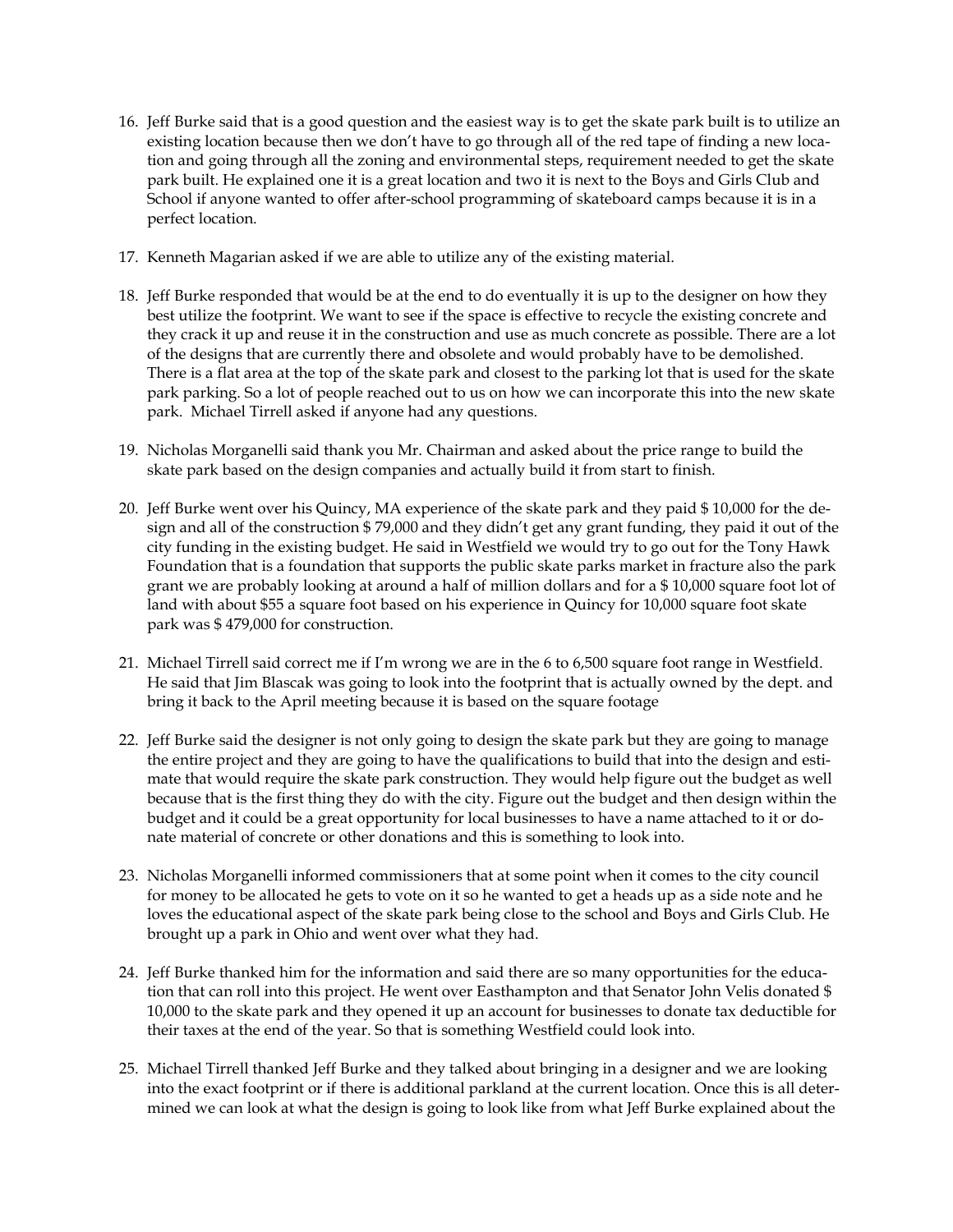designers. Then we can decide what the City can do and make it work. He explained we will do a follow up and bring it back to a meeting. He is asking for a vote of hiring a designer once the funds are obtained and be able to continue this process. We will have Jeff Burke come back on any further changes before we actually put the shovels in the ground.

- 26. Scott Hathaway said he just wants to make sure that this is maintenance friendly as possible if we get the new addition and we need more help maintaining because currently he only has four staff in his dept. and right now he is dealing with the Holcomb Park and he had asked Mark Cressotti if there is going to be maintenance involved and was assured there would be none and there is going to be a lot of maintenance and then you have the Rail Trail and he just wanted to voice his concerns.
- 27. Michael Tirrell asked about the skate park maintenance and Jeff Burke responded that we won't have grass around the existing footprint, maybe a trash can end recycling barrels. He does not see a lot of maintenance just every few years you might need to seal a few cracks if they come up as general concrete maintenance and he does not see that we need a construction company to come in and fix cracks. Just checking that it doesn't get any big gaps in the concrete and become dangerous outside of that it will be a normal maintenance emptying trash and recycle bins.
- 28. Douglas Morash had a question if any of the funding could come from the Community Preservation Act funds or is the money have to be separate.
- 29. Jeff Burke responded that it is a good question and that in the City of Easthampton they were awarded \$ 40,000 from the CPA Committee for the design, construction and document fees.
- 30. Douglas Morash asked Michael Tirrell if Jeff Burke and whoever is helping him would go in front of the CPA members separately and then come back to the commission or how this request would work.
- 31. He explained the two tracks kind of run together and then we figure out money potentially comes from the CPA funds verses the city budget.
- 32. Michael Tirrell explained he would be part of the process working with Jeff Burke gathering the funding procuring and go in front of the CPA group to see if we can secure funding or whatever portion of the project that has gone before we are able to move forward. He asked if anyone else had any questions for Jeff Burke.
- 33. Jane DeBarbieri asked where the skate park is located in Easthampton and Jeff Burke explained the area is not a lot of open space it is next to city hall and in back is a parking lot behind the police station. He said its kid of a funky footprint they worked with a designer and they are really excited about it being downtown of Easthampton with a nice view of Mt. Tom and two ponds right there. Jane DeBarbieri said to let us know when that is completed she would like to visit.

Michael Tirrell called out each commissioner for a roll call vote called for a motion to move forward with this Skate Park process and working through the design phase as it was presented by Jeff Burke and when funds are available. Motion made by Kenneth Magarian to move forward with the Skate park as presented by Jeff Burke, motion seconded by Jane De Barbieri. Roll call vote as follows: Sara Unger yes, Jane DeBarbieri yes, Vincent Olinski yes, Michael Tirrell yes, Douglas Morash yes, Kenneth Magarian yes and Scott LaBombard yes.

All in favor. Motion passed.

34. Jeff Burke asked about the next step and Michael Tirrell said that he will check with Peter Miller and start off with the designer list and figure out the rest in terms of funding.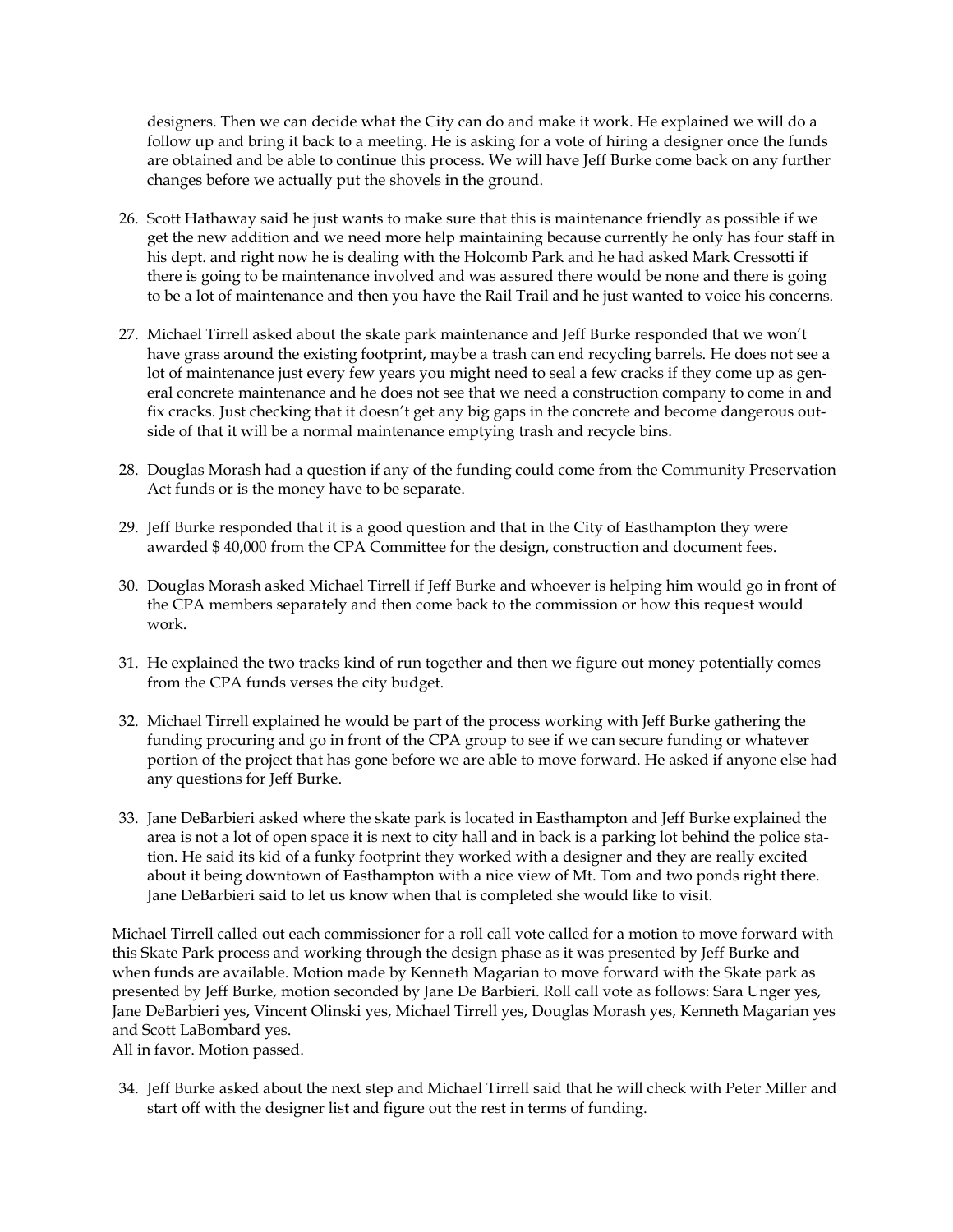- 35. Kenneth Magarian asked Jeff Burke the size of the skate park in Easthampton and he responded between 8,000 to 10,000 square feet. Michael Tirrell thanked Jeff Burke for attending and will keep him updated.
- 36. Michael Tirrell is looking for someone to sign schedule of bills as a backup designated board member per authorization form, we have Vincent Olinski as the designated board member and asked him to elaborate on the responsibility and duties.
- 37. Vincent Olinski said he would be happy to continue as the designated board member and explained duties, you go to the office and review schedules and if you have any questions you get the answer right there. You just sign off on them. It is convenient for him because he lives a quarter mile up from the office and Bob lived off of Western Ave. it was easy for both of us to alternate and he has no problem continuing and it is always good to have a backup person. He said ninety-nine percent of the time he can sign the schedules.
- 38. Michael Tirrell asked if anyone wanted to serve as the backup designated board member and no one responded. He mentioned that he drives by the office every day if needed he can stop in to sign schedules.

Michael Tirrell called out each commissioner for a roll call as himself since no one responded to serve as back up board member to sign schedule of bills. Motion made by Sara Unger to nominate and approve Michael Tirrell as back up designated board member to sign schedule of bills as presented motion seconded by Douglas Morash.. Roll call vote as follows: Sara Unger yes, Jane DeBarbieri yes, Vincent Olinski yes, Michael Tirrell yes, Douglas Morash yes, Kenneth Magarian yes and Scott LaBombard yes. All in favor. Motion passed.

- 39. Michael Tirrell and Scott LaBombard discussed renaming a field at Whitney Playground and he said that Scott LaBombard and himself talked about this for a while now and kicked around what to do in honor of Bob Veronesi and went over the details of his forty plus years he served on the commission, umpiring the softball games at Whitney field and what they came up with is naming the first field on the right entering Whitney Playground after Bob and calling it "Chico Field" in honor of him. They reviewed the charter process for naming fields and since the commission is under control of that field it would be sent to City Council from the commission or given body for consideration and the city council subcommittee members will bring it forward to City Council.
- 40. Scott LaBombard said he knows a lot of the guys that played softball and a few teams texted him and they were concerned and sympathetic and the men and women softball and baseball teams think it is a great honor for all that Bob Veronesi did to name a field after him.
- 41. Michael Tirrell responded that Bob touched a lot of people lives over the years and the work he did as a commissioner and it is a great gesture to be able to give him this honor and obviously at some point we would have a dedication at Whitey Playground and invite his wife and family and have a plaque or stone. He asked Nicholas Morganelli as our liaison to bring it forward as he talked to Bridgette Matthew -Kane as well and she is in support.
- 42. Nicholas Morganelli said he could not remember the details of voting a field name but it will be brought forth to a subcommittee and then to city council. He will bring it up at the next meeting as the liaison.
- 43. Sara Unger responded that we are just naming a field not the park itself correct.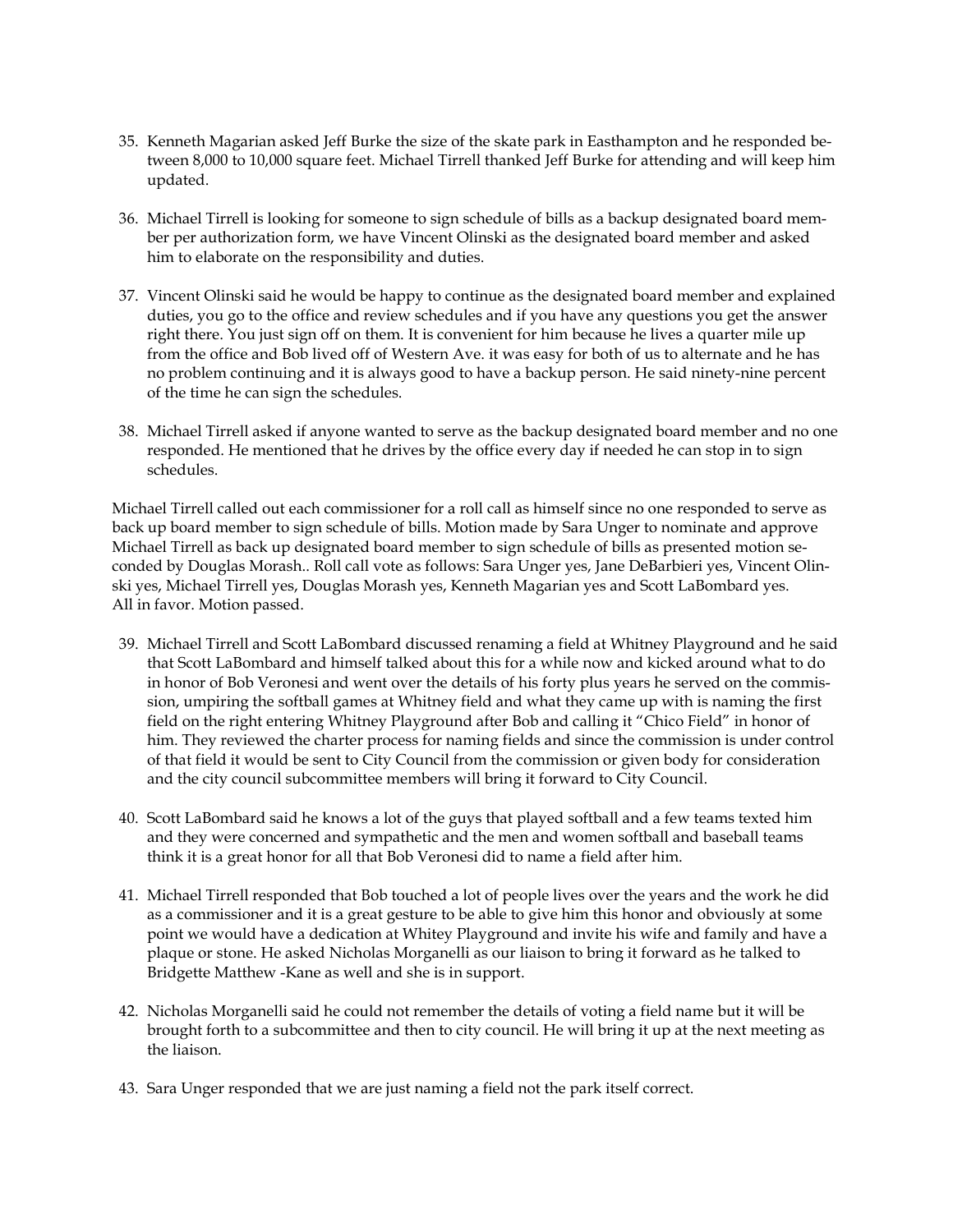44. Michael Tirrell said yes just a naming a field at Whitney field one calling it 'Chico Field"

Michael Tirrell called out each commissioner for a roll call vote of naming field one at Whitney playground after Robert Veronesi and calling it "Chico Field" Motion made by Douglas Morash naming field one at Whitney playground the first field to the right naming it "Chico Field" as presented motion seconded by Scott LaBombard. Roll call vote as follows: Sara Unger yes, Jane DeBarbieri yes, Vincent Olinski yes, Michael Tirrell yes, Douglas Morash yes, Kenneth Magarian yes and Scott LaBombard yes. All in favor. Motion passed.

45. Kenneth Magarian mentioned that if Karen Veronesi his wife does not have a problem naming the field after him then we should check first and find out the best and appropriate way as far as he is concerned. Michael Tirrell responded that most people don't know his real name they know Bob Veronesi as "Chico" Commissioner agreed and Vincent Olinski will contact his wife.

Schedule of Bills-Vincent Olinski (emailed) Michael Tirrell asked if anyone had any questions for Vincent on the schedules. Vincent Olinski responded there were only a few.

## Reports-(Emailed)

- 1. Scott Hathaway went over his report. He stated a shed being built at old Irrigation hut at Bullens field and the bollards at Park Square the whole backside was ripped out by a vehicle. He approached former Mayor Sullivan about taking them down because people trip on the chain to cut across the grass and don't use the sidewalk. To him the chain signifies 'Stay out of the park" chains are not inviting you in and he would like to remove them. He went over the chain details. He said instead of replacing them all the time we just remove the chains. The bollards that keep getting damaged by vehicles the guy that use to fix them or replace them is now out of business. He has spoken to Fran Cain about removing them and it was his idea to begin with because we are constantly fixing them, replacing them and installing new ones and it has become a maintenance issue. He said he watched people walk around that area and climbing over and he wanted to bring that concern to the commission.
- 2. Michael Tirrell said he would visit that area because he has a hard time picturing the bollards and chains but if they are constantly getting destroyed he is certainly open to the idea of removing them if it will look better aseptically.
- 3. Douglas Morash asked if they were put in to divide the traffic where people are standing back there or behind the fountain and stage and asked is it a safety reason that the commission needs to consider.
- 4. Scott Hathaway responded we have sidewalks and curbs throughout the city and people seem to be able to stay out of the roads. He said the commission can check it out and again those were installed by the Engineering dept. and that he has spoken to the Mayor McCabe about the problems and he added it to his agenda.
- 5. Vincent Olinski went over the Park Square chains and bollard design it was part of a decorative design that represented Westfield's history of back in the turn of the century people brought their horses and tied them to the hitching posts so that kind of where it came from. He said the commission questioned way back if it was a safety issue and obviously those bollards are not going to stop anyone from hitting anybody and it was a decorative type of thing so he told Scott he is going down the right avenue there. He said he does not believe it is a safety issue and we can talk about the aseptically look of it would it look better without them. He suggested we take them down for a while and people will think you can put them back up. His thoughts from over the years is why it was done that way.